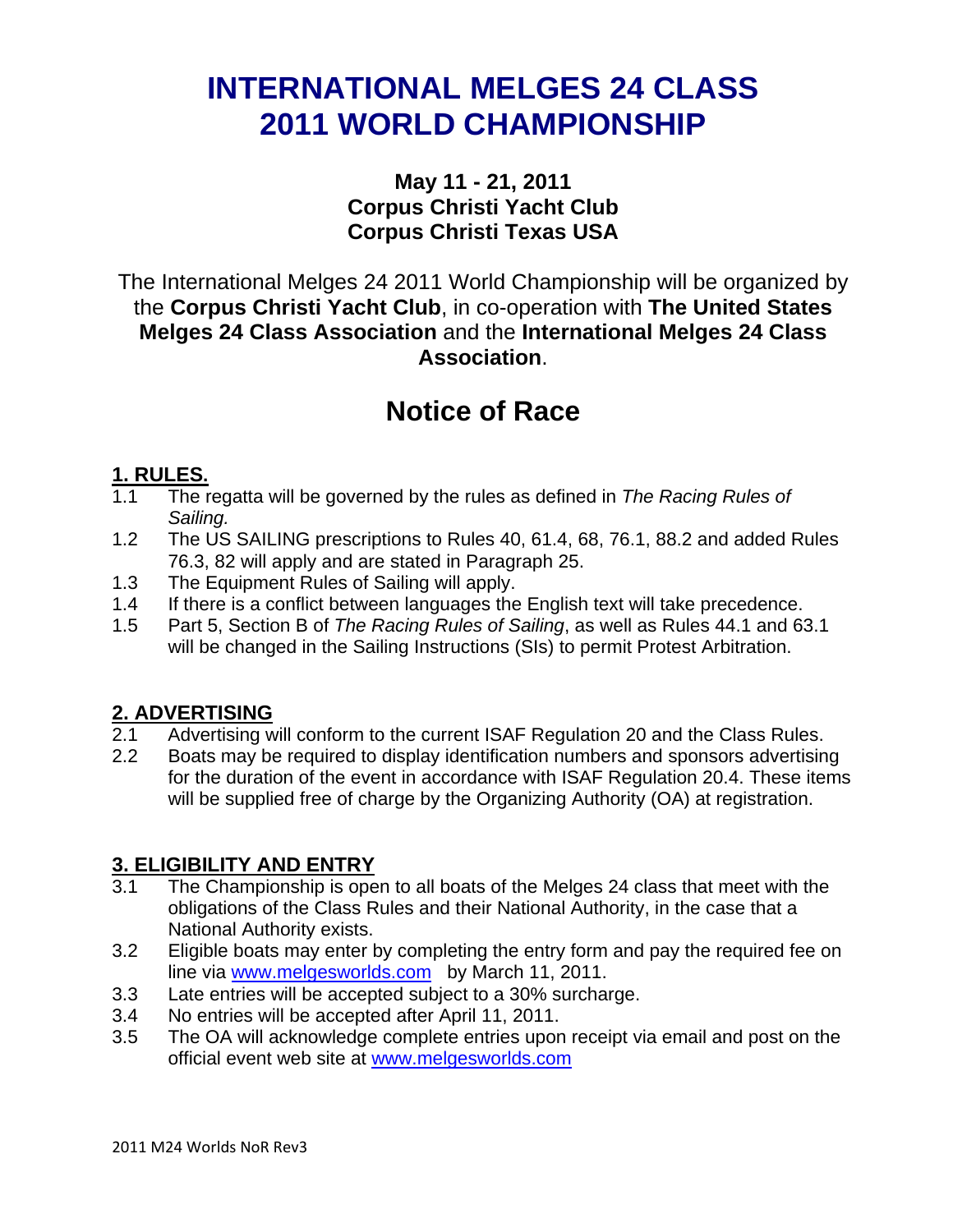## **4. CLASSIFICATION**

- 4.1 The ISAF Sailor Classification Code will apply to teams in the Corinthian Trophy. Please refer to ISAF's Web site: www.sailing.org
- 4.2 Indicate classification for each sailor on the entry form if entering for the Corinthian Trophy and the unique ISAF ID Number
- 4.3 The closing date for the registration of Corinthian entries shall be April 11, 2011
- 4.4 Sailors must hold a valid classification prior to this date that does not expire until after the final day of the regatta and be able to declare their ISAF ID number on the entry form.
- 4.5 Late entries cannot be considered for this trophy.
- 4.6 Should a boat whose Corinthian entry has been checked and accepted need to change a crew member between the closing date of the entry and the start of the regatta, the name of the new crew member with their valid ISAF ID number must be submitted to the OA for approval by the Chairman of the Jury and the Class Race Coordinator.
- 4.7 Full details of the Corinthian Trophy can be found in IMCA Championship rules.
- 4.8 A representative of the ISAF Sailor Classification Commission may be present during registration and may carry out spot checks. Registration of a boat is not complete until the spot checks are completed.
- 4.9 The Classification Protest Time Limit is the end of protest time on the first day of racing.

## **5. FEES**

- 5.1 The Entry Fee will be \$950 This Entry Fee includes launching at commencement and recovery at conclusion of the Regatta at designated times, berthing for the event, trailer storage and tickets to the principal events for all competing crew.
- 5.2 Entry fees shall be paid online via www.melgesworlds.com by completing details on Entry Form. Entries will not be valid until payment is received and confirmed by the OA.

## **6. QUALIFYING SERIES AND FINAL SERIES**

- 6.1 If there are more than 100 boats registered then the Race Committee (RC) may decide to divide fleet in two, for a qualifying and final series.
- 6.2 If a Qualifying Series and Final Series are held, the following will apply:
- 6.2.1 Maximum of three (3) races a day may be sailed with a maximum of twelve (12) races for the regatta.
- 6.2.2 The regatta will consist of a qualifying series of a maximum of six (6) races followed by a final series of a maximum of six (6) races.
- 6.2.3 For the qualifying series, the RC will divide the competitors into four (4) groups of as nearly equal size as possible, which will sail in alternating combinations.
- 6.2.4 Based on the results of the qualifying series, the fleet will be divided into a Gold Fleet and a Silver Fleet for the finals.
- 6.2.5 Competitors will be informed in which group they will sail their qualifying series by the close of registration.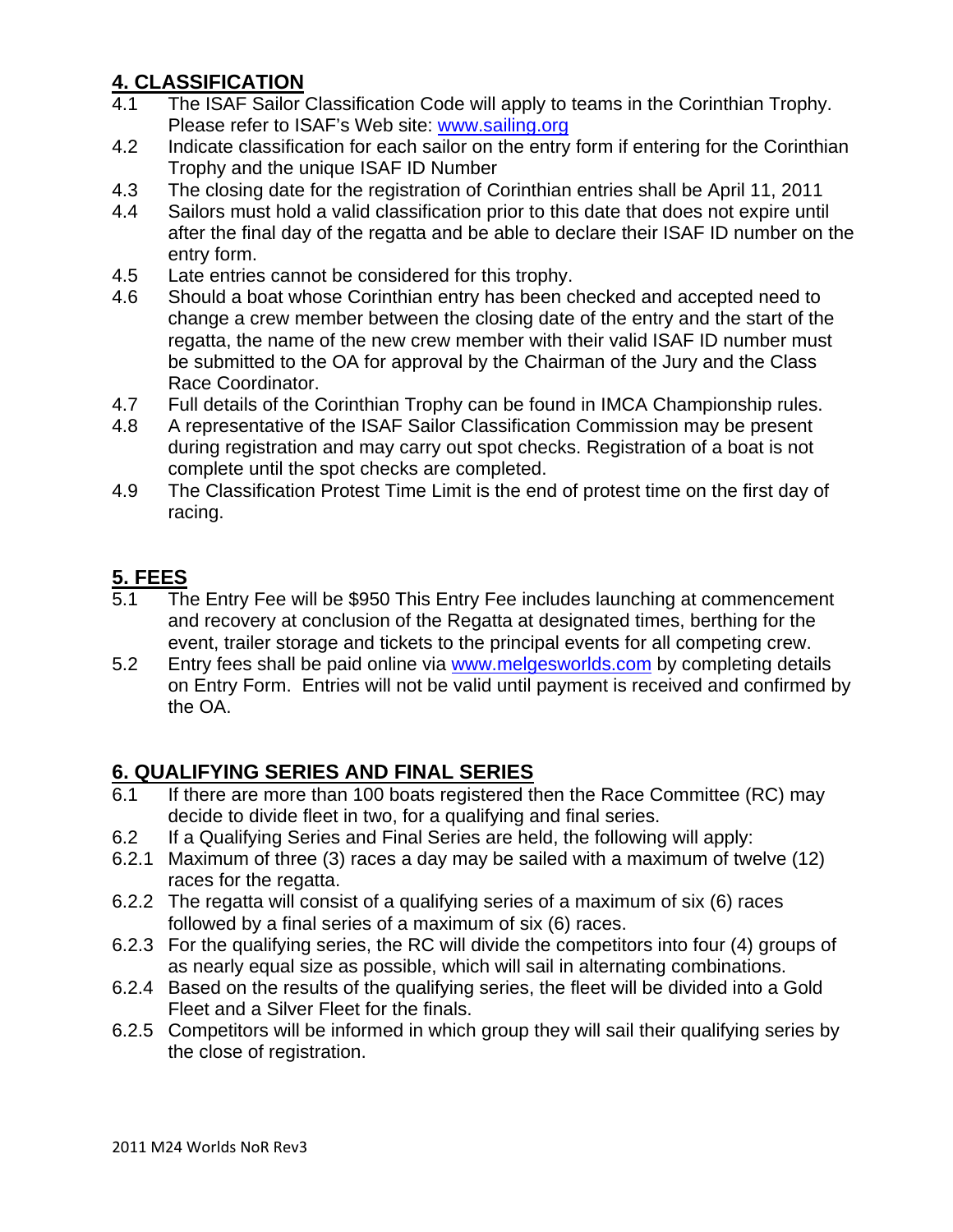# **7. SCHEDULE**

| 7.1                           |                                                        |                                       |                         |  |
|-------------------------------|--------------------------------------------------------|---------------------------------------|-------------------------|--|
| Day                           | Date                                                   | Event                                 | Time                    |  |
| Wednesday                     | May 11                                                 | <b>Registration &amp; Measurement</b> | 1000-1700               |  |
| Thursday                      | May 12                                                 | <b>Registration &amp; Measurement</b> | 1000-1700               |  |
| Friday                        | <b>May 13</b>                                          | <b>Registration &amp; Measurement</b> | 1000-1700               |  |
| Saturday                      | May 14                                                 | <b>Registration &amp; Measurement</b> | 0830-1700               |  |
|                               | Pre Worlds Regatta                                     |                                       | Warning at 1100         |  |
| Sunday                        | <b>May 15</b><br><b>Registration &amp; Measurement</b> |                                       | 0830-1600               |  |
|                               |                                                        | Pre Worlds Regatta                    | Warning at 1100         |  |
|                               |                                                        | Competitors Meeting @ CCYC            | 1730                    |  |
|                               |                                                        | Opening Ceremonies @ CCYC             | 1800-2000               |  |
|                               |                                                        | All Boats Afloat                      | 1800                    |  |
| Monday                        | May 16                                                 | Racing                                | Warning signal at 1100  |  |
|                               |                                                        | Social Daily Awards @ CCYC            | 1800                    |  |
| May 17<br>Tuesday             |                                                        | Racing                                | Warning signal at 1100  |  |
|                               |                                                        | Social Daily Awards @ CCYC            | 1800                    |  |
| May 18<br>Racing<br>Wednesday |                                                        |                                       | Warning signal at 1100  |  |
|                               |                                                        | Social Texas State Aquarium           | <b>TBA</b>              |  |
| Thursday                      | <b>May 19</b>                                          | Racing                                | Warning signal at 1100  |  |
|                               |                                                        | Social Wed and Thurs Daily Awards @   | 1800                    |  |
|                               |                                                        | <b>CCYC</b>                           |                         |  |
| Friday                        | <b>May 20</b>                                          | Racing                                | Warning signal at 1100  |  |
|                               |                                                        | Social Daily Awards @ CCYC            | 1800                    |  |
| Saturday                      | <b>May 21</b>                                          | Racing                                | Warning signal at 1100  |  |
|                               |                                                        |                                       | No warning signal after |  |
|                               |                                                        |                                       | 1430                    |  |
|                               |                                                        | Closing Banquet @ Omni Bayfront Hotel | Target Time 1830        |  |
|                               |                                                        | Awards Presentation @ Omni Bayfront   |                         |  |
|                               |                                                        | Hotel                                 |                         |  |

7.2 Twelve (12) Races are scheduled for the 2011 World Championship.

7.3 The OA and/or the RC reserve the right to modify the program due to weather conditions or other causes.

## **8. MEASUREMENTS**

- 8.1 Each boat shall produce a valid measurement certificate before the close of registration as specified in 7.1 above.
- 8.2 The OA may weigh, measure or inspect any boat and or her equipment and sails before, during or after the races.
- 8.3 Registration of sails and limitation stamping will take place during periods stated in 7.1 above.

**THERE WILL BE NO FACILITIES FOR INITIAL SAIL MEASUREMENT.** Sails shall be measured and stamped by an approved measurer before arrival at the Regatta.

- 8.4 In accordance with rule G3, a boat chartered or loaned for this event may carry national letters or a sail number in contravention of the Class Rules.
- 8.5 During the regatta checks on conformity with class rules, including measurement requirements may be performed at any time
- 8.6 A boat will provide a minimum of two (2) people to facilitate measurement.
- 2011 M24 Worlds NoR Rev3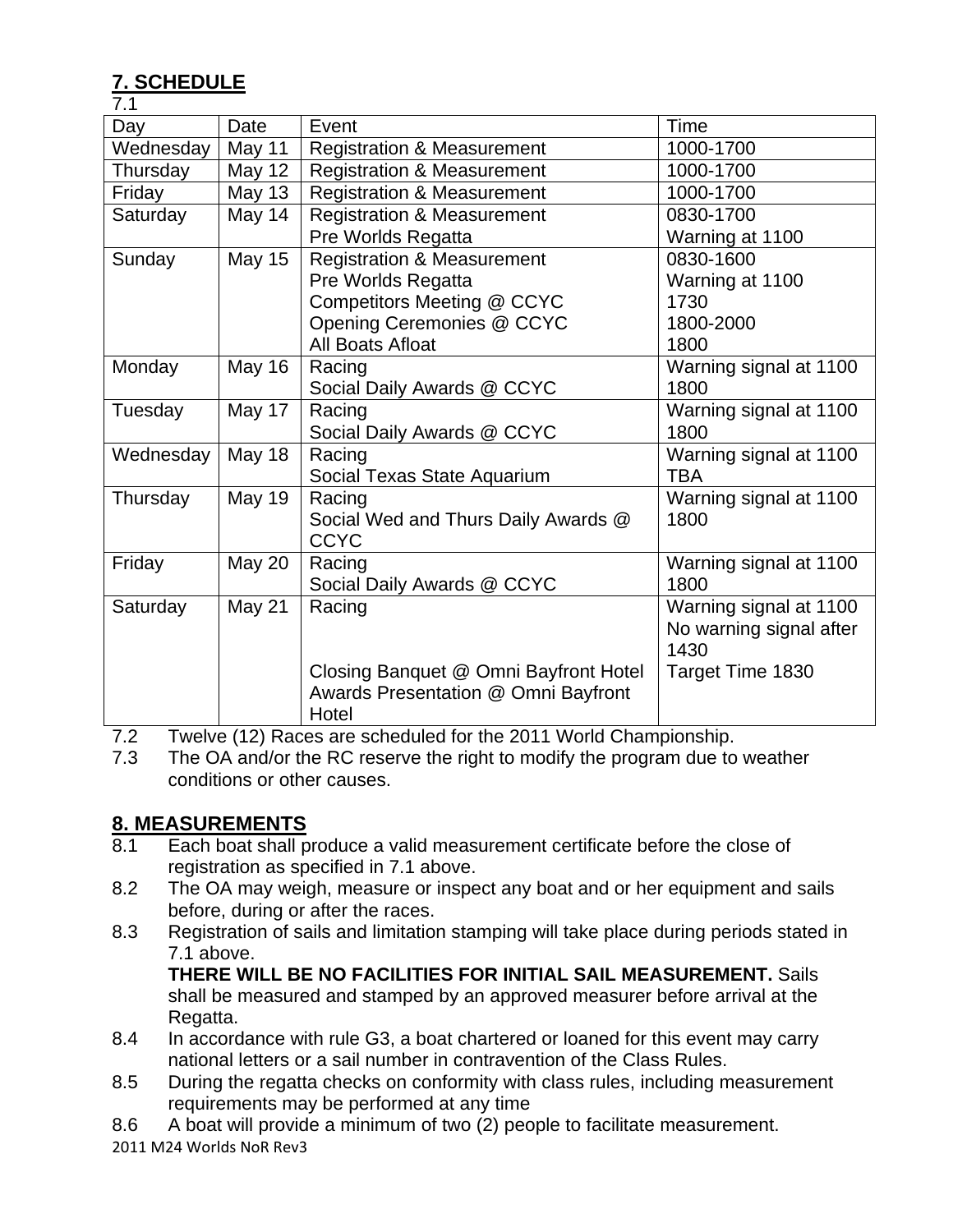### **9. SAILING INSTRUCTIONS**

- 9.1 The Sailing Instructions will be available at Registration.
- 9.2 They will be posted on the event web site at www.melgesworlds.com when available.

## **10. VENUE**

- 10.1 Attachment 'A' shows the location of Corpus Christi YC, regatta harbor, boat park, measurement and launching facilities
- 10.2 Attachment 'B' shows the location of the racing areas.

#### **11. THE COURSES**

The course to be sailed will be windward-leeward configuration with fleet racing. Spreader/offset marks and leeward gates shall be used.

#### **12. PENALTY SYSTEM**

- 12.1 Rule 44.1 is changed so that the Two-Turns Penalty is replaced by the One-Turn Penalty.
- 12.2 Rule 'Appendix P' (Special Procedures for Rule 42) shall apply.
- 12.3 Decisions of the Jury will be final as provided in Rule 70.5.

### **13. SCORING**

- 13.1 Five (5) races are required to be completed to constitute a series.
- 13.2 When fewer than six (6) races have been completed, a boat's series score will be the total of her race scores.
- 13.3 When six (6) to twelve (12) races have been completed, a boat's series score will be the total of her race scores excluding her worst score.

#### **14. SUPPORT BOATS**

- 14.1 Support boats shall be identified as decided by the OA.
- 14.2 The IMCA Coach and Support boat appendix shall be in operation and is attached as Attachment C to this NOR.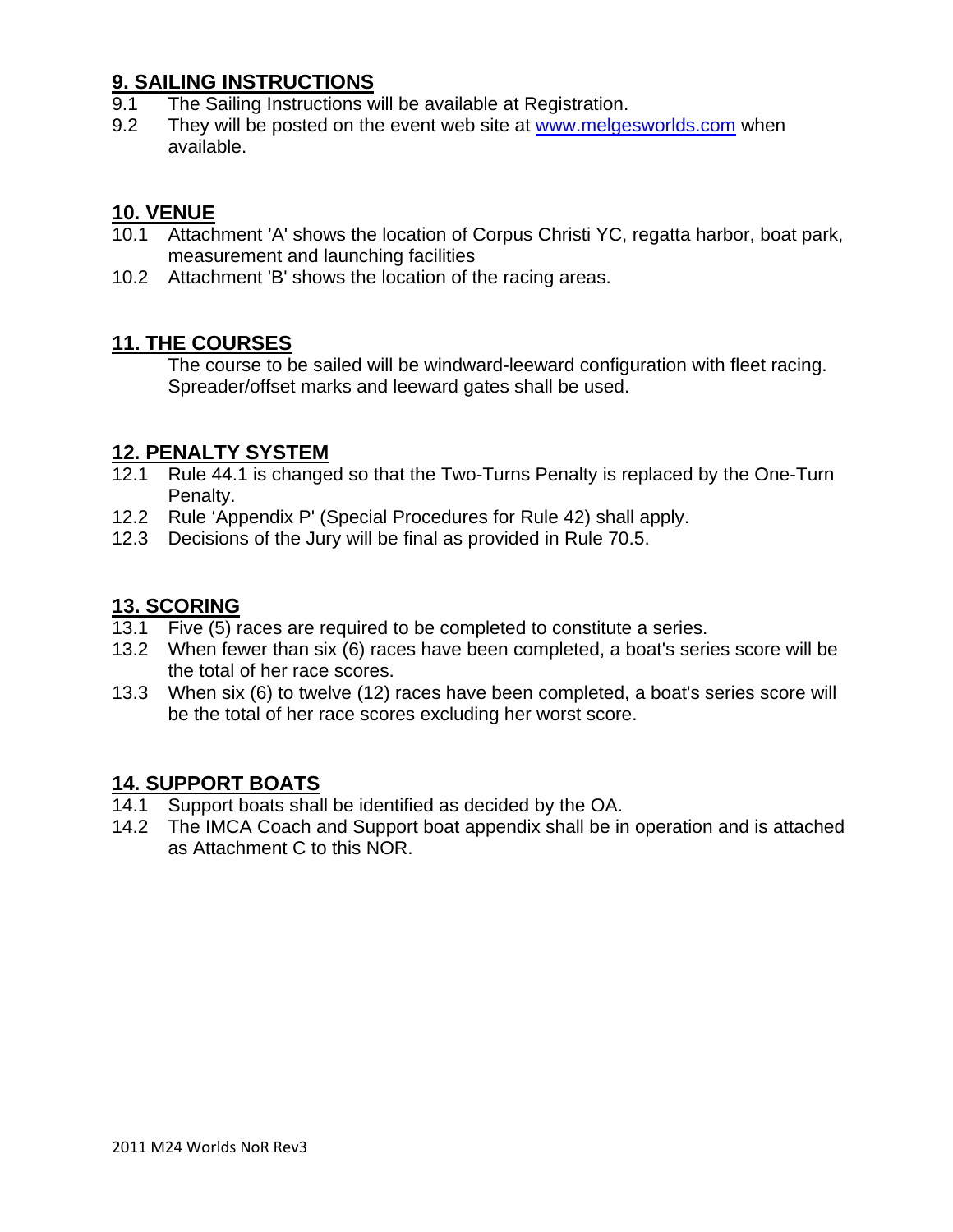#### **15. LAUNCHING AND BERTHING**

| Day       | Date          | Event                    | Time      |  |
|-----------|---------------|--------------------------|-----------|--|
| Wednesday | May 11        | Cranes available         | 1000-1800 |  |
| Thursday  | May 12        | Cranes available         | 1000-1800 |  |
| Friday    | <b>May 13</b> | Cranes available         | 1000-1800 |  |
| Saturday  | May 14        | Cranes available         | 1000-1800 |  |
| Sunday    | <b>May 15</b> | Cranes available         | 1000-1800 |  |
| Saturday  | May 21        | Crane available          | 1500-1730 |  |
|           |               | Ramp Retrieval available |           |  |
| Sunday    | <b>May 22</b> | Cranes available         | 0800-1700 |  |
|           |               | Ramp Retrieval available |           |  |

15.1 Cranes will be available at the following times:

\*Cranes outside these hours will be subject to additional charge.

- 15.2 All boats are to be afloat by 1800 hours on Sunday May 15, 2011.
- 15.3 Boats shall be kept in the assigned slip in the harbor. Fenders and mooring lines will be required.
- 15.4 Bow numbers will establish the priority or order of berthing assignments, haul out order, and other items at the discretion of the OA.

#### **16. HAUL-OUT RESTRICTIONS**

Boats shall not be hauled out during the regatta except with and according to the terms of prior written permission of the RC.

#### **17. DIVING EQUIPMENT AND PLASTIC POOLS**

Underwater breathing apparatus (including snorkels) and plastic pools or their equivalent shall not be used around boats between the preparatory signal of the first race and the end of the regatta.

#### **18. RADIO COMMUNICATION**

- 18.1 Except in an emergency, a boat shall neither make radio transmissions while racing nor receive radio communications not available to all boats. This restriction also applies to mobile telephones.
- 18.2 Race information will be given on VHF Channel 72.

#### **19. PRIZES**

| <b>Single Fleet</b>   | <b>Open Division</b>      | <b>Corinthian Division</b>                                    |  |
|-----------------------|---------------------------|---------------------------------------------------------------|--|
| <b>Daily Prizes</b>   | Winner of each individual | Winner of each individual race                                |  |
|                       | race                      |                                                               |  |
| <b>Overall Prizes</b> |                           | Prizes for winning helmsman   Prizes for winning helmsman and |  |
|                       | and each crew member for  | each crew member for the top six                              |  |
|                       | the top eight boats       | boats                                                         |  |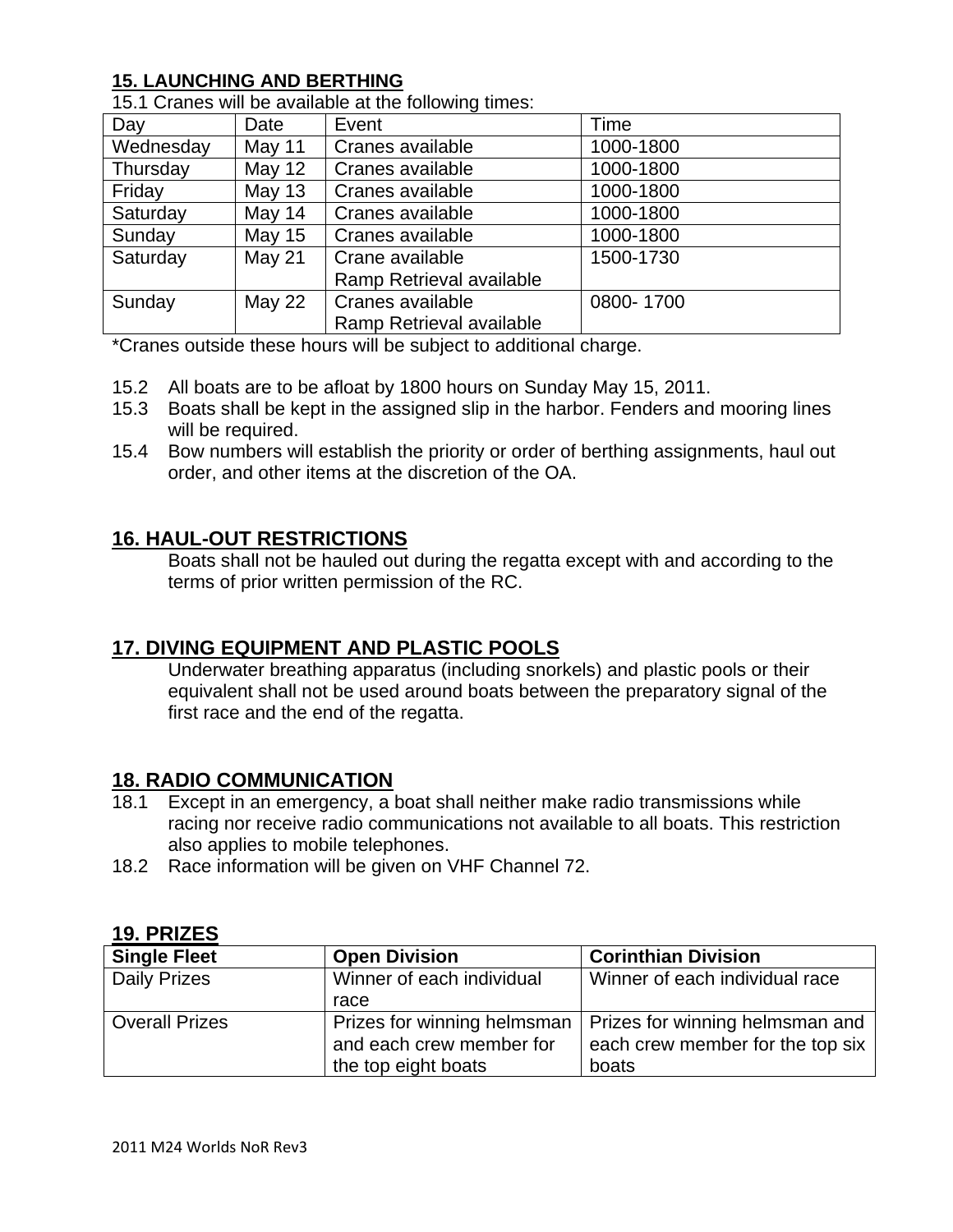#### **19.2 Split Fleet**

| <b>Split Fleet</b>    | <b>Open Division</b> |                   | <b>Corinthian Division</b> |                     |
|-----------------------|----------------------|-------------------|----------------------------|---------------------|
| Daily Prizes -        | Winner of each       | Winner of each    | Winner of each             | Winner of each      |
| Race $7 - 12$         | individual race      | individual race   | individual race            | individual race     |
|                       | in gold fleet        | in silver fleet   | in gold fleet              | in silver fleet     |
| <b>Overall Prizes</b> | Prizes for           | Prizes for        | Prizes for                 | Prizes for          |
|                       | winning              | winning           | winning                    | winning             |
|                       | helmsman and         | helmsman and      | helmsman and               | helmsman and        |
|                       | each crew            | each crew         | each crew                  | each crew           |
|                       | member for the       | member for the    | member for the             | member for the      |
|                       | top five boats in    | top five boats in | top three                  | top three           |
|                       | the gold fleet       | the silver fleet  | Corinthian boats           | Corinthian boats    |
|                       |                      |                   | in the gold fleet          | in the silver fleet |

#### **20. DISCLAIMER OF LIABILITY**

 Competitors participate in the regatta entirely at their own risk. See Rule 4, Decision to Race. The OA will not accept any liability for material damage or personal injury or death sustained in conjunction with or prior to, during, or after the regatta.

#### **21. INSURANCE**

Each participating boat shall be insured with valid third-party liability insurance with adequate coverage.

#### **22. TELEVISION & PHOTOGRAPHERS' RIGHTS**

Competitors give absolute right and permission for video footage or photographs of themselves or their boat to be published in any media for press, editorial or advertising purposes.

#### **23. CHANGES TO THE NOTICE OF RACE**

23.1 The OA may change the Notice of Race; see Rule 89.2(a). Any such changes will be posted on the regatta web site, www.melgesworlds.com

#### **24. FURTHER INFORMATION and KEY CONTACTS**

- 24.1 For further information about the 2011 World Championship please contact:
	- Event Web Site www.melgesworlds.com
	- REGATTA COORDINATOR Teri Ficken Corpus Christi Yacht Club 98 Coopers Alley Corpus Christi TX 78401 Phone 361-534-9019 ficken78374@aol.com

2011 M24 Worlds NoR Rev3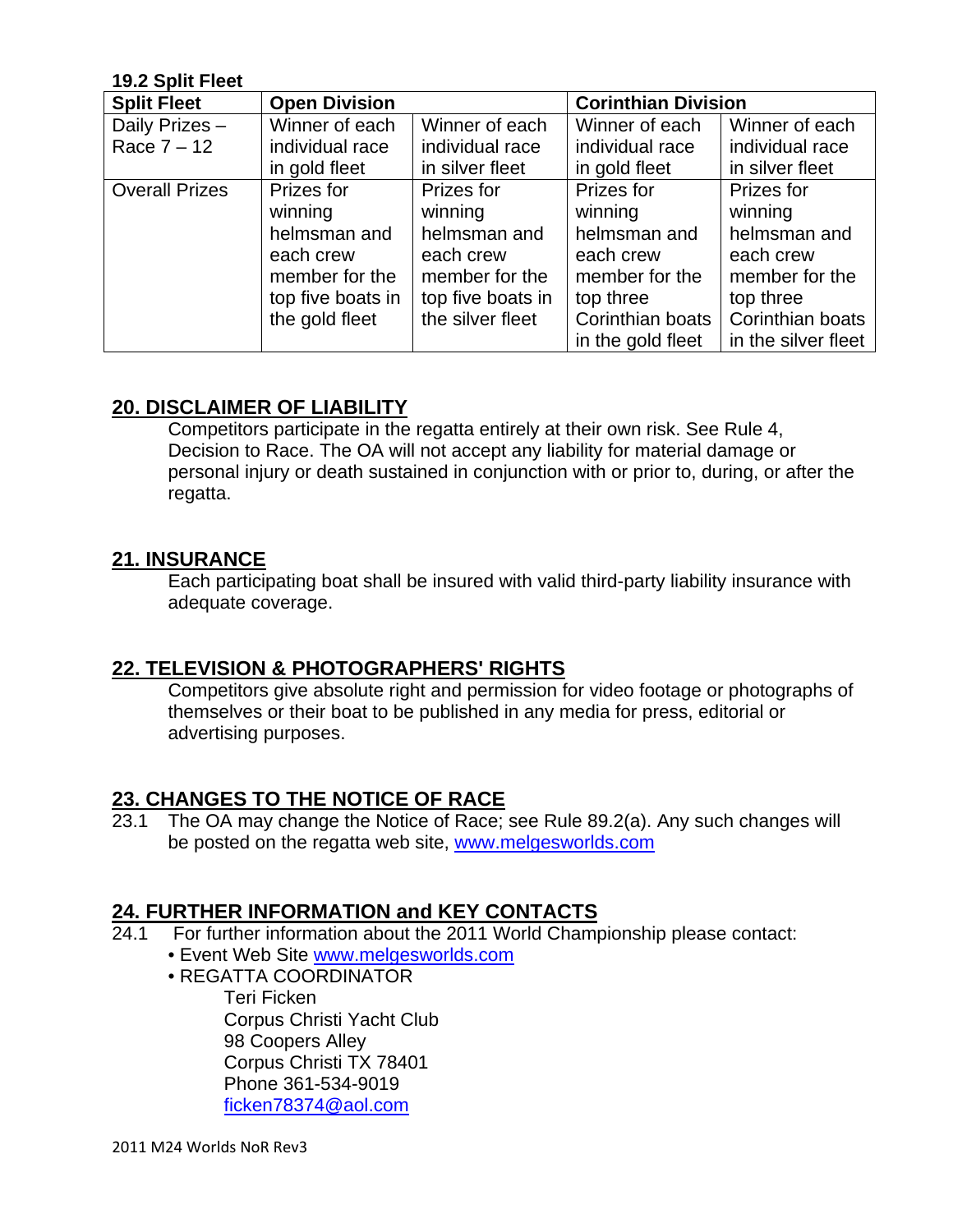- M24 INTERNATIONAL MEASURER David LaMere lamereda@aol.com
- PRINICIPAL RACE OFFICER (PRO) Mark Foster markfoster@cableone.net
- JURY CHAIRMAN Leo Reise leo.reise@talspar.ca
- 24.2 Social calendar together with tourist information, accommodation availability and other details will be posted on the website when available. Event Web Site www.melgesworlds.com

## **25. US SAILING PRESCRIPTIONS**

- 25.1 Rule 40 US SAILING prescribes that every boat shall carry life saving equipment conforming to government regulations that apply in the racing area. See www.ussailing.org/rules/pfd for more information.
- 25.2 Rule 62.4 US SAILING prescribes that no fee shall be charged for protest or request for redress.
- 25.3. Rule 68 US SAILING prescribes that:
	- (a) A boat that retires from a race or accepts a penalty does not, by that action alone, admit liability for damages.
	- (b) A protest committee shall find facts and make decisions only in compliance with the rules. No protest committee or US SAILING appeal authority shall adjudicate any claim for damages. Such a claim is subject to the jurisdiction of the courts.
	- (c) A basic purpose of the rules is to prevent contact between boats. By participating in an event governed by the rules, a boat agrees that responsibility for damages arising from any breach of the rules shall be based on fault as determined by application of the rules, and that she shall not be governed by the legal doctrine of 'assumption of risk' for monetary damages resulting from contact with other boats.
- 25.4. Rule 76.1 US SAILING prescribes that an OA or RC shall not reject or cancel the entry of a boat or exclude a competitor eligible under the notice of race and sailing instructions for an arbitrary or capricious reason or for reason of race, color, religion, national origin, gender, sexual orientation, or age.
- 25.5. Rule 88.2 US SAILING prescribes that SIs shall not change or delete Rules 61.4 or 76.3, Appendix F, or its prescriptions to Rules 40, 68 or 76.1. However, for an international event the prescription to Rule 40 may be deleted.
- 25.6. Rule 76.3 US SAILING prescribes that a boat whose entry is rejected or cancelled or a competitor who is excluded from a race or series shall be, upon written request, entitled to a hearing conducted by the Protest Committee under Rules 63.2, 63.3, 63.4 and 63.6.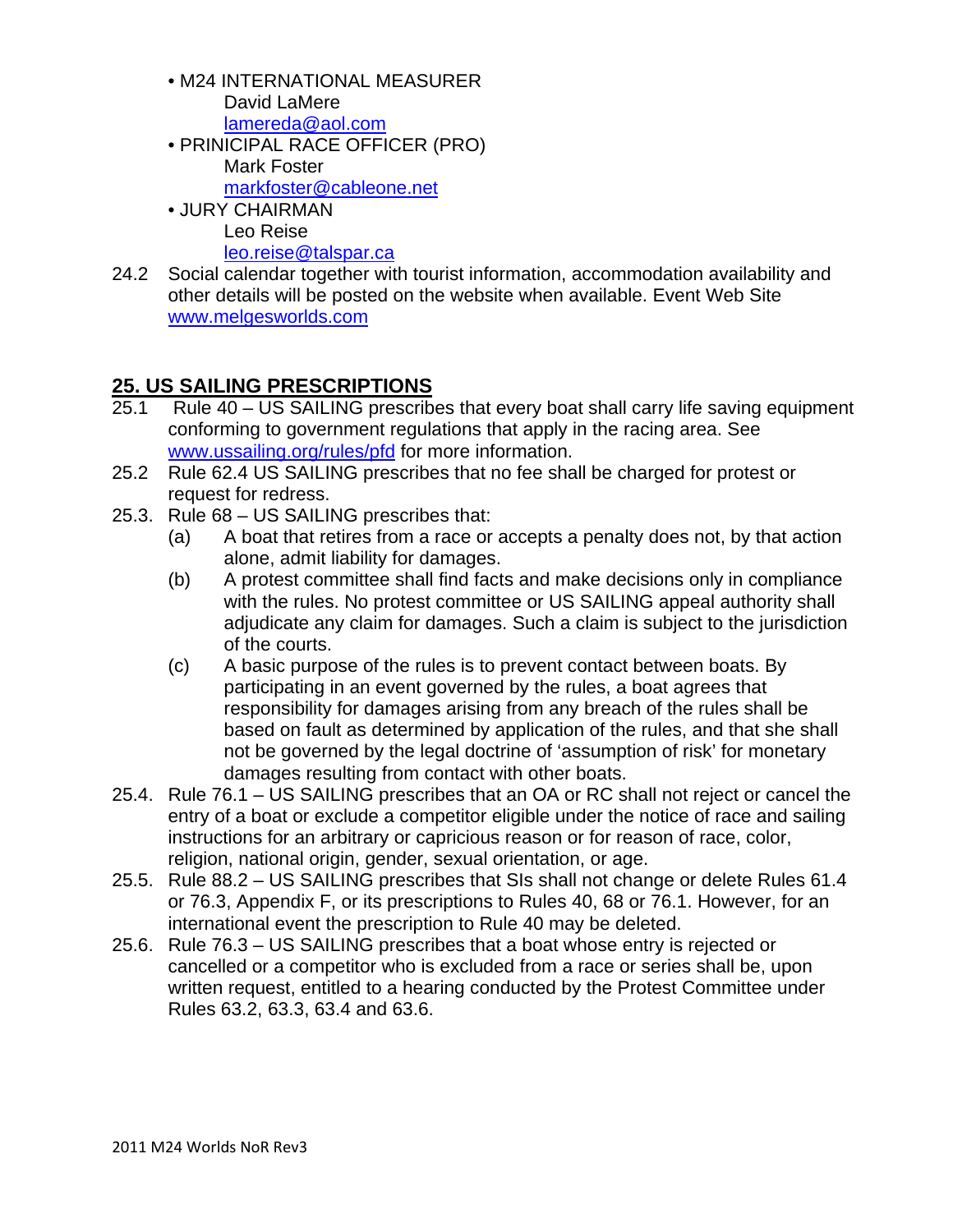## **NOTICE OF RACE ATTACHMENT - A VENUE – Harbor and Clubhouse**

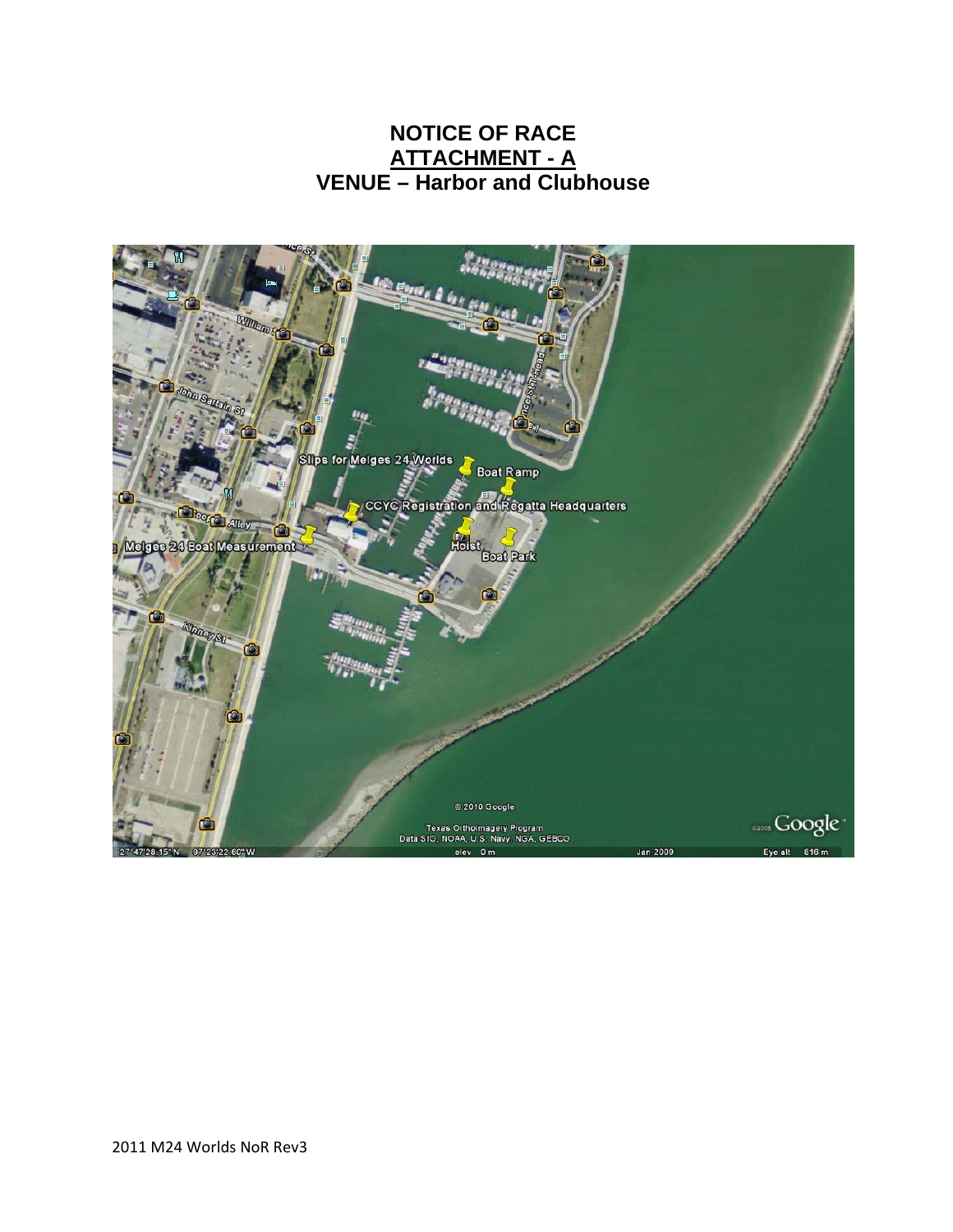## **NOTICE OF RACE ATTACHMENT - B VENUE- RACING AREA**



**Scale 1"=approximately 1NM**